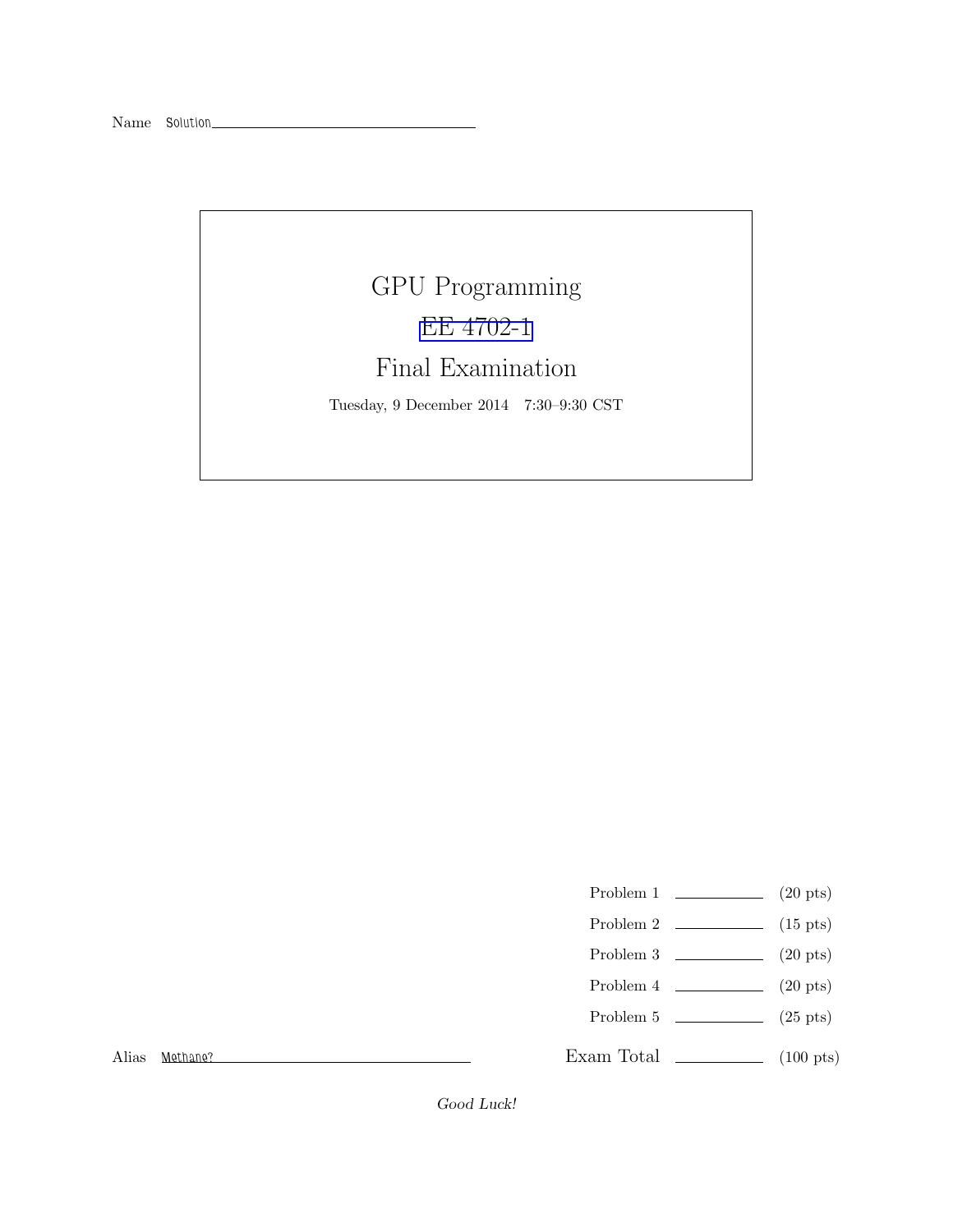Problem 1: [20 pts] Part of the vertex shader from Homework 6 (which is similar to the vertex shader in earlier assignments) appears below. For the questions below let  $c$  denote the chain length (the number of balls), let s denote the value of  $opt$  segments (the number of iterations of the t loop in the CPU code), and let  $n = cs$  denote the number of "vertices" sent to the vertex shader.

```
in ivec2 gl_Vertex; // Vertex Shader Inputs
out Data_to_GS { // Interface block for vertex shader output / geometry shader input.
 vec4 vertex_e[2][2]; // Vertex coordinates in eye space.
 vec4 position[2][2]; // Vertex coordinates in clip space.
 vec2 texCoord[2];
 vec3 normal_e[2];
 vec3 radial_e; // Normal for edge primitives.
};
void vs_main_lines() {
 const int bidx = gl_Vertex.x;
 const int ti = gl_Vertex.y;
 const int radial_idx = bidx * opt_segments + ti;
 const float delta_t = 1.0 / opt_segments;
 const float t = float(ti) * delta_t;const float theta = delta_t * radial_idx * omega;
 vec3 pos1 = balls_pos[bidx-1].xyz; // Buffer object access.
 vec3 pos2 = balls_pos[bidx].xyz; // Buffer object access.
 vec3 v12 = pos2.xyz - pos1.xyz;
 \frac{1}{2}...
```
(*a*) For an entire rendering pass (execution of glDrawArrays) how much data is sent from the CPU to the GPU for this vertex shader? The answer should be in bytes and in terms of  $c, s,$  and  $n$ .

Amount of data from CPU to GPU:

Short answer: Amount of data is  $(8n + 16c)$  B

This particular vertex shader reads data two ways: as vertex-shader inputs (which includes data specified using glVertex and glColor) and via the access to balls\_pos.

Though in general a vertex shader can read all kinds of input, such as the values provided by glNormal and glTexCoord, this vertex shader only reads inputs gl\_Vertex.x and gl\_Vertex.y. (Those who took the course in the Fall 2014 semester should remember that, because the vertex shader was used as an example of how one can compute attributes such as vertex coordinates, normals, and texture coordinates given just two integers and access to an array [balls\_pos]. Future students who are reading this solution might suspect that the code following the ellipsis accesses additional vertex inputs. That would be a reasonable assumption but this solution will be based on the Homework 6 version of the code.)

As we can see from the declaration, the  $g_1$ -Vertex input is a two-integer vector, and so has a size of 8 B. The vertex shader is called once per vertex, so the amount of data sent to the GPU due to the vertex shader inputs is  $8n$  B.

The vertex shader also reads the array balls\_pos, which is bound to a buffer object. Because the physics simulation updates ball positions, the buffer object needs to be updated every frame. Each element of balls\_pos is a four-float vector, which occupies 16 B. (We can see that the code above only uses three components, for example, by looking at balls\_pos[bidx].xyz. However the presence of the swizzle operator  $(xxyz)$  implies that each element is a four-element vector.)

There is one element for each ball, so for c balls the total size of  $balls\_pos$  (and the buffer object to which it is bound) is  $16c$  B.

Counting both the vertex shader inputs and the buffer object, the total amount of data sent is  $(8n + 16c)$  B.

(*b*) For an entire rendering pass (execution of glDrawArrays) how much data is output by the vertex shader for the geometry shader? The answer should be in bytes and in terms of  $c, s$ , and  $n$ .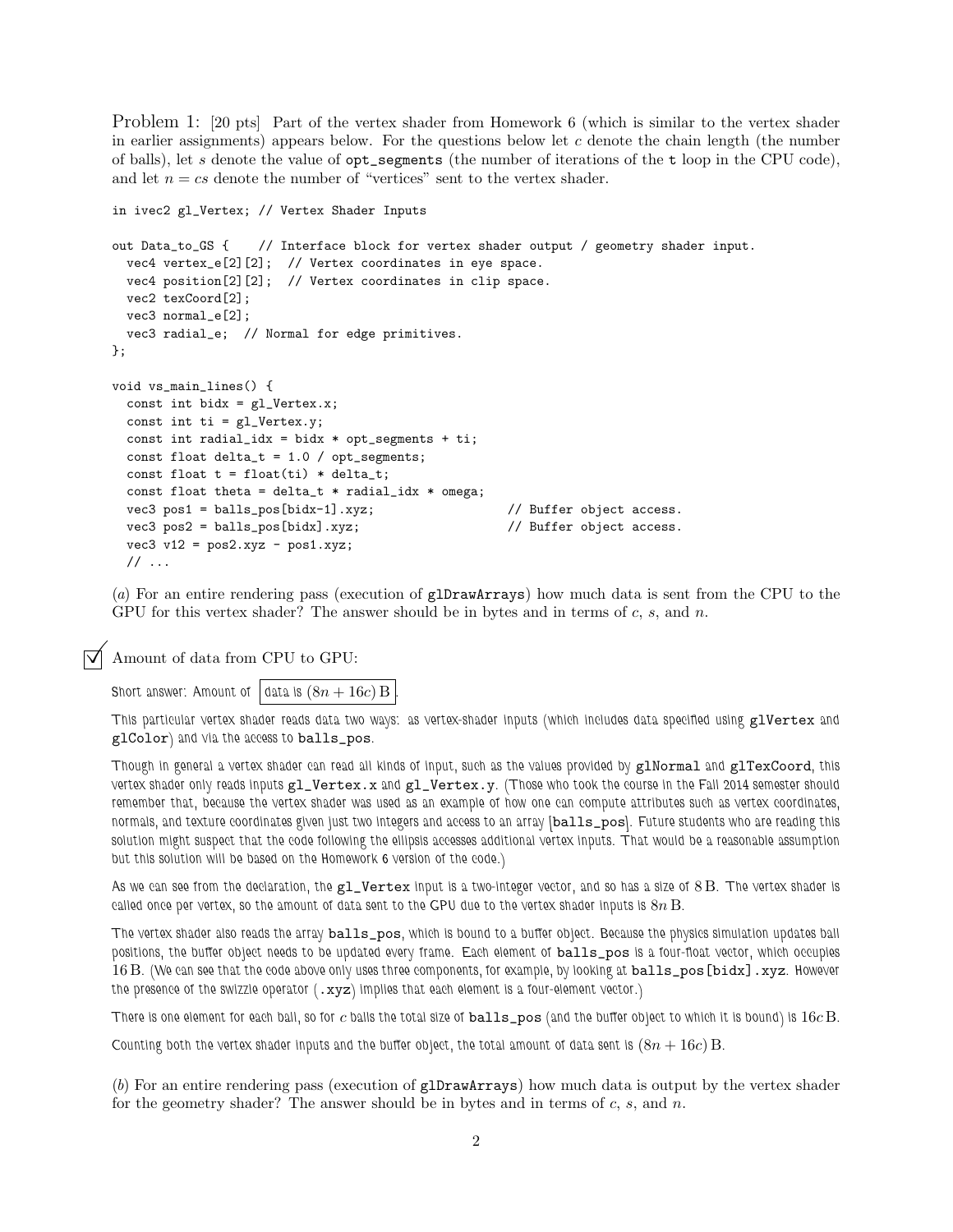## $\triangledown$  Amount of data output from vertex shader:

Based on the interface block, the amount of data written by each invocation of the vertex shader is as follows. Member vertex\_e is a  $2\times 2$  array of 4-component vectors. Each component is a float which is 4 bytes. The total size is  $2\times 2\times 4\times 4$  B  $= 64$  B. The member position is also 64 B. Member texCoord is  $16 B$ , normal\_e is  $24 B$ , and radial\_e is  $12 B$ . The total size of the output is 180 B. That's for one invocation of the vertex shader. The vertex shader is run  $n$  times so the total size of the output data is  $180n B$ 

(*c*) For an entire rendering pass (execution of glDrawArrays) how much data is read by the geometry shader (not shown) per frame? It's important to remember that the input to the vertex shader is line strips and the input to the geometry shader is lines. The answer should be in bytes and in terms of  $c, s,$  and  $n$ .

## $\triangledown$  Amount of data input to geometry shader:

The vertex shader is run once for each vertex sent (or specified) by the CPU. The number of times the geometry shader is run depends on the input primitives. The CPU sends vertices as line strips. The geometry shader reads them as lines. To read a line the geometry shader needs to read two primitives, for a size of 360 B. The geometry shader will be run once per line. Because line strips are being used the geometry shader is run  $n - 1$  times. (If the CPU had send the data as individual lines the geometry shader would have been run  $n/2$  times.) The total amount of data read by the geometry shader is therefore  $360(n - 1)$  B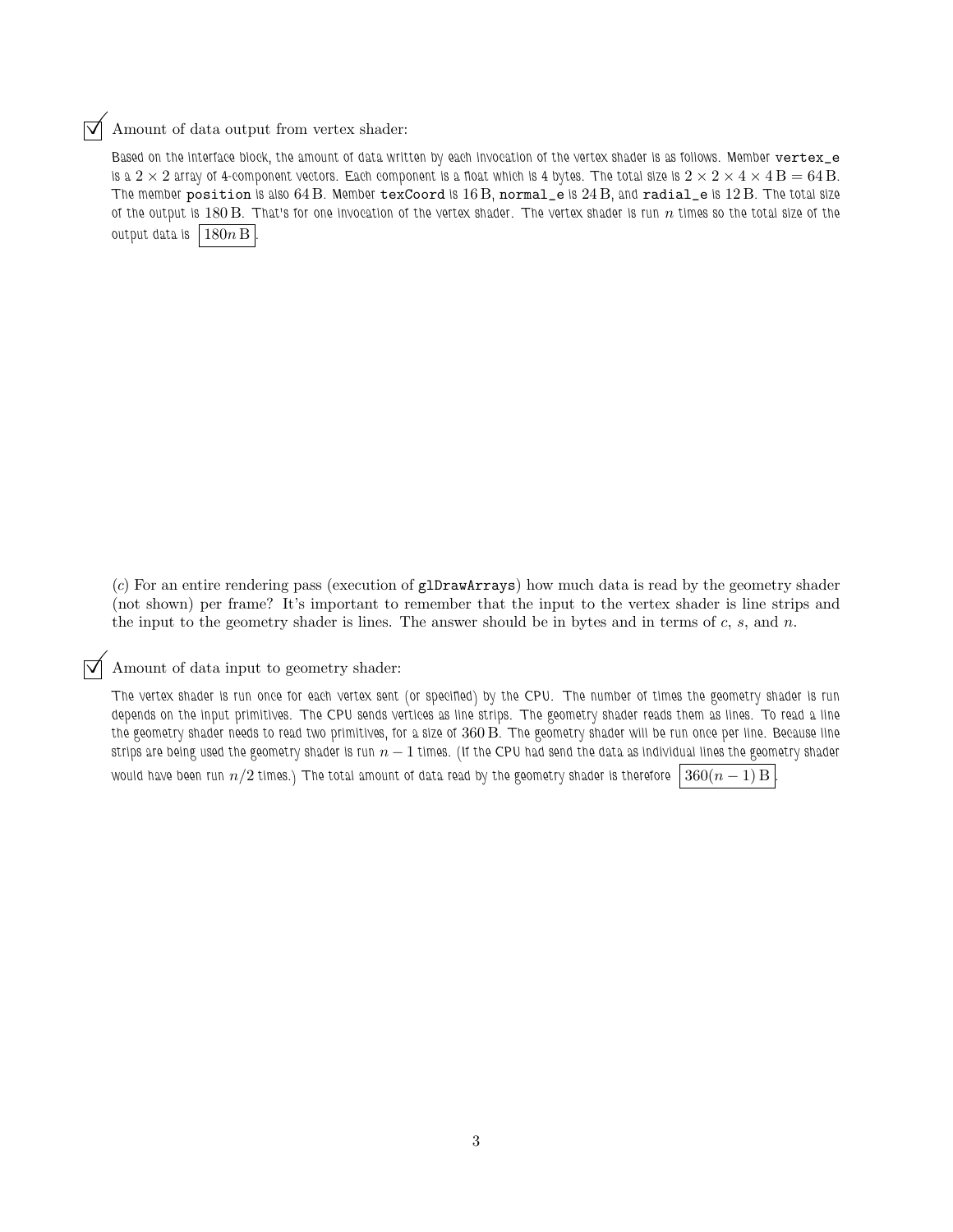Problem 1, continued: Recall that **balls\_pos** is an array of ball positions, something that changes each frame. Note that the vertex shader is reading the positions from a buffer object.

It would be possible, though wasteful, to use a vertex shader input for the ball positions.

(*d*) Show the vertex shader input declarations that can be used for ball positions. *Hint: This part is easy, look at the code on the previous page.*

## $\nabla$  Declarations:

The solution appears below. Two vec4's are declared, corresponding to the two ball positions read by the vertex shader. This looks harmless, until you compare the amount of data that would have to be sent for these inputs in comparison to the amount of data when using buffer objects. See the next subproblem.

```
// SOLUTION
in ivec2 gl_Vertex; // Vertex Shader Inputs
in vec4 ball_pos_i;
in vec4 ball_pos_im1;
```
(*e*) Compute the amount of data sent from the CPU to the GPU needed when the ball positions are read as vertex shader inputs. The answer should be in bytes and in terms of  $c, s$ , and  $n$ .

Amount of data for ball positions as vertex shader inputs:

The two ball positions together consume 32 bytes per vertex shader invocation, and so the total amount of data is  $\lfloor 32n \,\mathrm{B} \rfloor$ . Recalling that  $n = cs$ , we can see that this is much larger than the amount of data sent when buffer objects are used. That's because when vertex inputs are used the position of each ball must be sent from the CPU to the GPU 2s times, with buffer objects it is sent just once.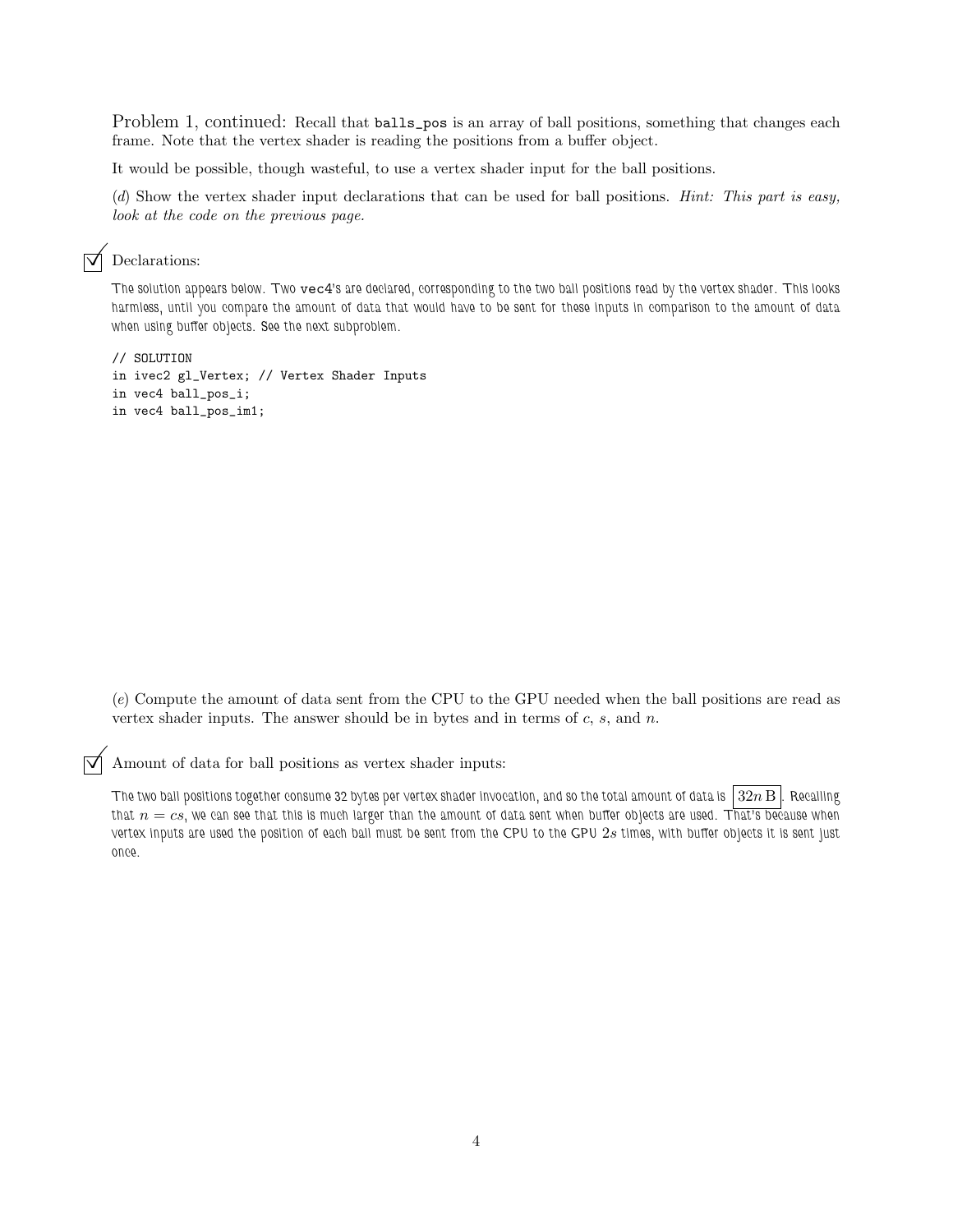Problem 2: [15 pts] The fragment shader used in many class demonstrations and homework assignments performs lighting calculations. This yields the best results, but is computationally expensive. The historic location for computing lighting is the vertex shader.

(*a*) With the help of a diagram describe how fragment-shader lighting computation yields a more realistic image than vertex-shader lighting computation.

Fragment shader lighting more realistic because:

Because the lighted color of a fragment is based upon the position of the light in relation to that fragment. In contrast, when the vertex shader is used to compute lighting the lighting is computed for the primitive's vertices and these values are interpolated to get the lighted color of a fragment. Suppose the light were close to the center of a triangle. We would expect there to be a brightly-lit pool near the light and the vertices to be darker. We get just that with fragment-shader computed lighting. With vertex shader lighting the triangle could have uniform coloring (if the light were equidistant from the vertices).

(*b*) How many times more work does it take to compute lighting in the fragment shader? State any assumptions used for your answer.

Using the fragment shader for lighting requires  $x \times$  more computation assuming:

Assuming that there are  $3x$  fragments. Regardless of the projected size we would compute lighting 3 times if using the vertex shader on a triangle, so if the fragment shader requires  $x \times$  more computation it must have  $3x$  fragments.

(*c*) Doing lighting calculations in the fragment shader does not always make a big difference in appearance. Consider a hybrid scheme in which a fragment-shader input determines whether the fragment shader should do the lighting calculations or just use the color input. Which stage is best suited to determine if the fragment shader should do lighting calculations?

Shader stage best suited to determine where to compute lighting?

## Explain.

The geometry shader, because it has access to all the vertices in a primitive and so has the information it needs to determine if the light is much closer to the interior of a primitive than to any vertex. (The geometry shader, and all programmable stages have access to light source coordinates and other information.) The vertex shader can't do this because it can only see one vertex. The fragment shader does not normally have access to all the vertices, but even if it did it would not be suitable because just determining whether or not to perform lighting calculations would use a substantial amount of computing power (because the fragment shader is often executed many more times than the vertex shader, as those who read the solution to the previous subproblem know).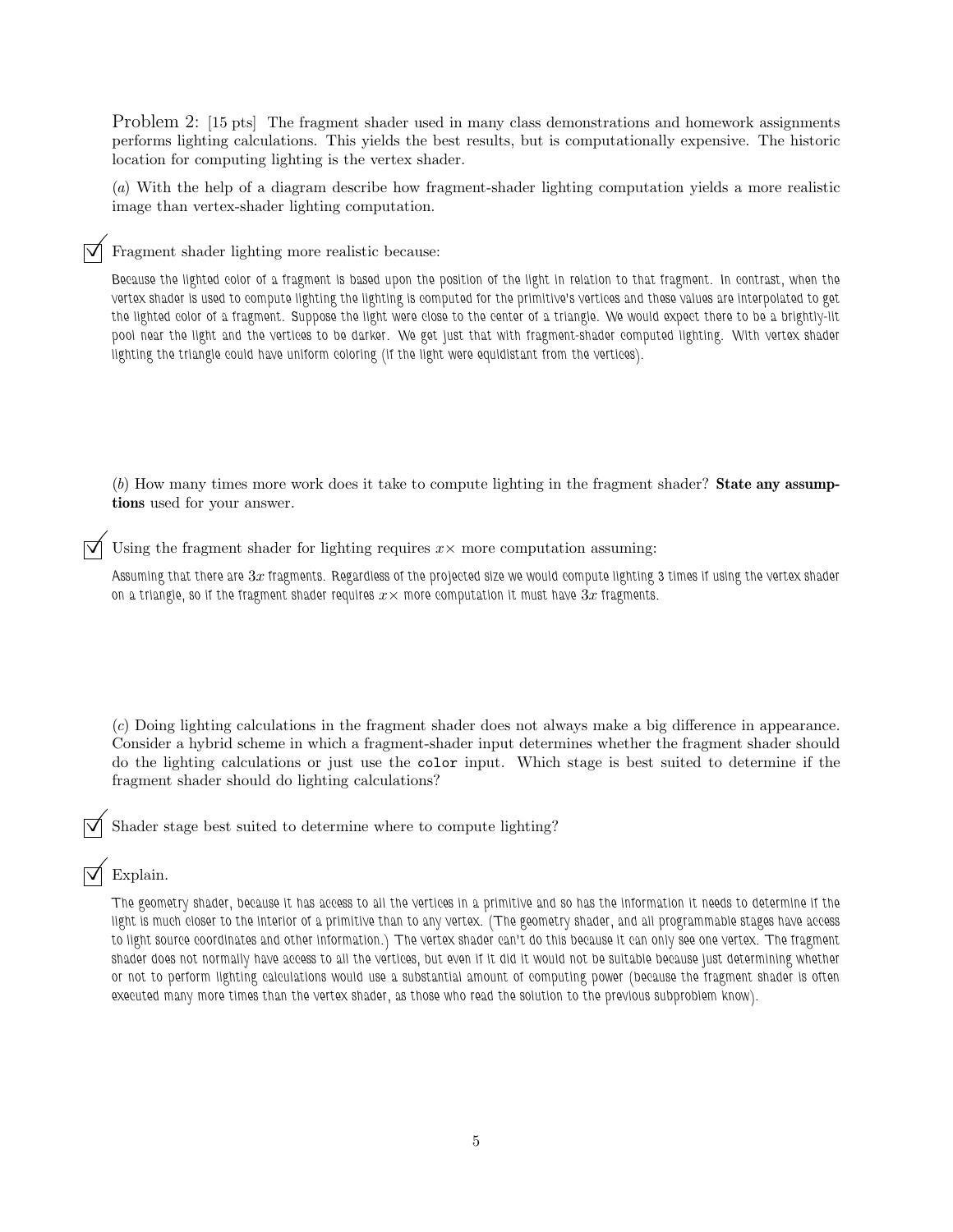Problem 3: [20 pts] The CUDA kernel below computes an operation on all pairs of elements of array  $d$ -pos, the number of array elements is chain\_length. Let B denote the block size of the kernel launch. The grid size (number of blocks) is (and must be) chain\_length.

```
__global__ void force_pairs()
{
 const int a_idx = blockIdx.x;const float4 pos_a = d_pos[a_idx]; // Global Access A
 float3 force = make_fload3(0,0,0);for ( int b_idx = threadIdx.x; b_idx < chain_length; b_idx += blockDim.x)
   {
     const float4 pos_b = d_pos[b_idx];
     force += force_compute(pos_a,pos_b);
    }
 d_vel[a_idx] += delta_t * d_balls[a_idx].mass_inv * force; // Error here.
}
```
(*a*) Compute the amount of data read for the entire kernel due to the line Global Access A. The size of a float4 is 16 bytes and the minimum request size is  $32$  bytes. Compute this number in terms of  $B$  (block size) and c (chain\_length). *Note: In the original exam* n *was used for chain length.*

Amount of data read due to Access A.

Short answer:  $\frac{32cB}{32}$  B  $=cB$  B  $\mid$  (Don't get confused between  $B$  which is the block size and  $\mid$  B which is the unit  $byte$ .)

The total number of threads is the product of the block size and the number of blocks,  $Bc$  in this case. Global Access A accesses element at index  $a\_idx$ , which is set to  $blockidx.x$ . Recall that all threads in a block share the same value of  $blockidx.x$ and so only c different elements of d\_pos are being read. However, the code above can access the same element multiple times. In class we assumed that requests are formed based on the combined accesses of all threads in a warp. For the code above all threads in a warp are accessing the same element, so a single request is formed for a warp. The size of that request is 32 bytes, the minimum size request (which is wasteful for us since we need only 16 bytes of data). To determine the total amount of data accessed we need to compute the number of warps. That's the number of threads divided by 32, or  $cB/32$  in our case. (We will conveniently assume that  $B$  is a multiple of 32.) That gives us the total data size of  $\frac{32cB}{32}$   $\overline{\text{B}} = cB\,\text{B}$ .

(*b*) Modify the code so that it uses shared memory to reduce the amount of data read due to Global Access A.

Modify to use shared memory to reduce data read for A.

The modified code appears below. Variable pos\_a is now declared shared. Only threadIdx.x 0 initializes it, so there is just one global access per block. The \_\_syncthreads prevents the other threads from accessing pos\_a until thread 0 writes it.

```
__global__ void force_pairs() {
 const int a_idx = blockIdx.x;// SOLUTION below
  __shared__ float4 pos_a; // Declare pos_a shared.
 if ( threadIdx.x == 0 ) pos_a = d_pos[a_idx]; // Just 1 thread writes it.
  __syncthreads(); // All threads must wait until thread 0 writes it.
 // SOLUTION above.
 float3 force = make_float3(0,0,0);
```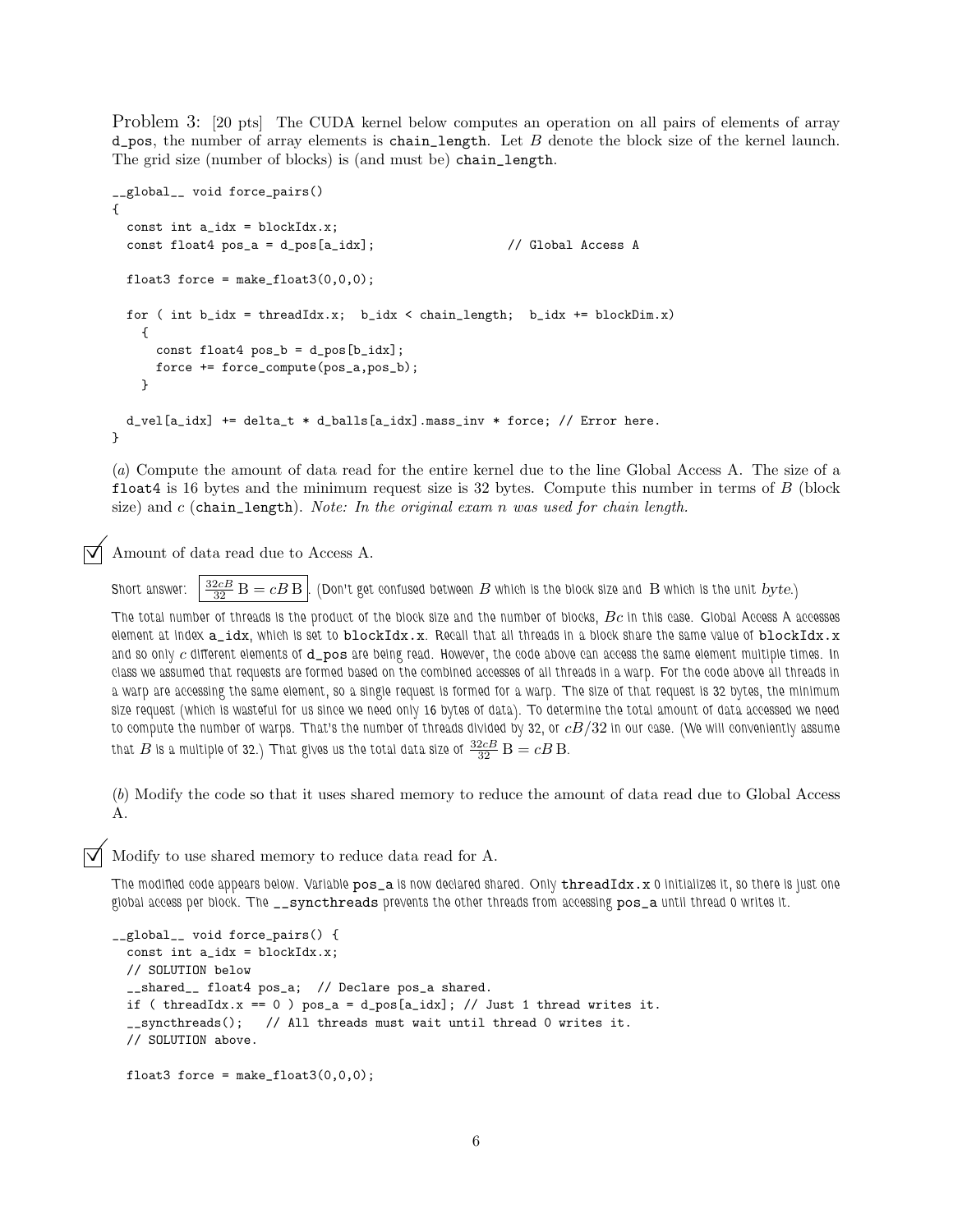Problem 3, continued: The CUDA code below is the same as the previous page. The line marked "Error here" has two problems.

```
__global__ void force_pairs()
{
  const int a_idx = blockIdx.x;const float4 pos_a = d_pos[a_idx]; // Global Access A
 float3 force = make_float3(0,0,0);
 for ( int b_idx = threadIdx.x; b_idx < chain_length; b_idx += blockDim.x)
   {
     const float4 pos_b = d_pos[b_idx];
     force += force_compute(pos_a,pos_b);
   }
 d_vel[a_idx] += delta_t * d_balls[a_idx].mass_inv * force; // Error here.
}
```
(*c*) Due to one problem the wrong value will be written into d\_vel. Explain why.

 $\triangledown$  Wrong value written to **d\_vel** because ....

The += operator reads memory, adds something to the value, then writes the sum. The problem is that multiple threads can be executing that statement at the same time, for example, all the threads in a warp. Suppose we wanted each thread in a warp to add 1 and that the original value were 10, we would want the final value to be equal to 42 (the original value plus 32). But, if each thread reads a 10, adds one to it, then writes the result, we'd have 32 threads writing 11. So we'd get 11 instead of 42.

(*d*) The line marked "Error here" is also inefficient. Explain why and fix the problem. *Hint: Use shared memory.*

Reason for inefficiency.

Fix with shared memory.

Global memory access is slow, especially when many threads are accessing the same location.

Notice that all threads in a block are accessing the same elements of d\_vel and d\_balls. Also notice that the same result would be obtained if we added up the values of force for each thread in a block, and used that value to update d\_vel. The code below does just that. A shared array forces is used to hold the force computed by each thread. A block-wide sum of forces is computed in two steps. In the first step, performed by the first warp in a block, the sum of forces in each lane is computed. (The lane is threadIdx.x modulo the warp size, 32.) In the second step, performed by just one thread, the force sums for each lane are added together yielding a block-wide sum. That is used to update  $d\_vel$ .

```
// SOLUTION below
__shared__ float3 forces[1024]; // Array for sharing forces.
forces[threadIdx.x] = force; // Write thread's computed force.
__syncthreads();
if ( threadIdx.x > = 32 ) return;
// Compute force sum for each lane.
for ( int i=threadIdx.x+32; i<br/>blockDim.x; i+=32 )
  force[threadIdx.x] += forces[i];
if ( threadIdx.x > 0 ) return;
```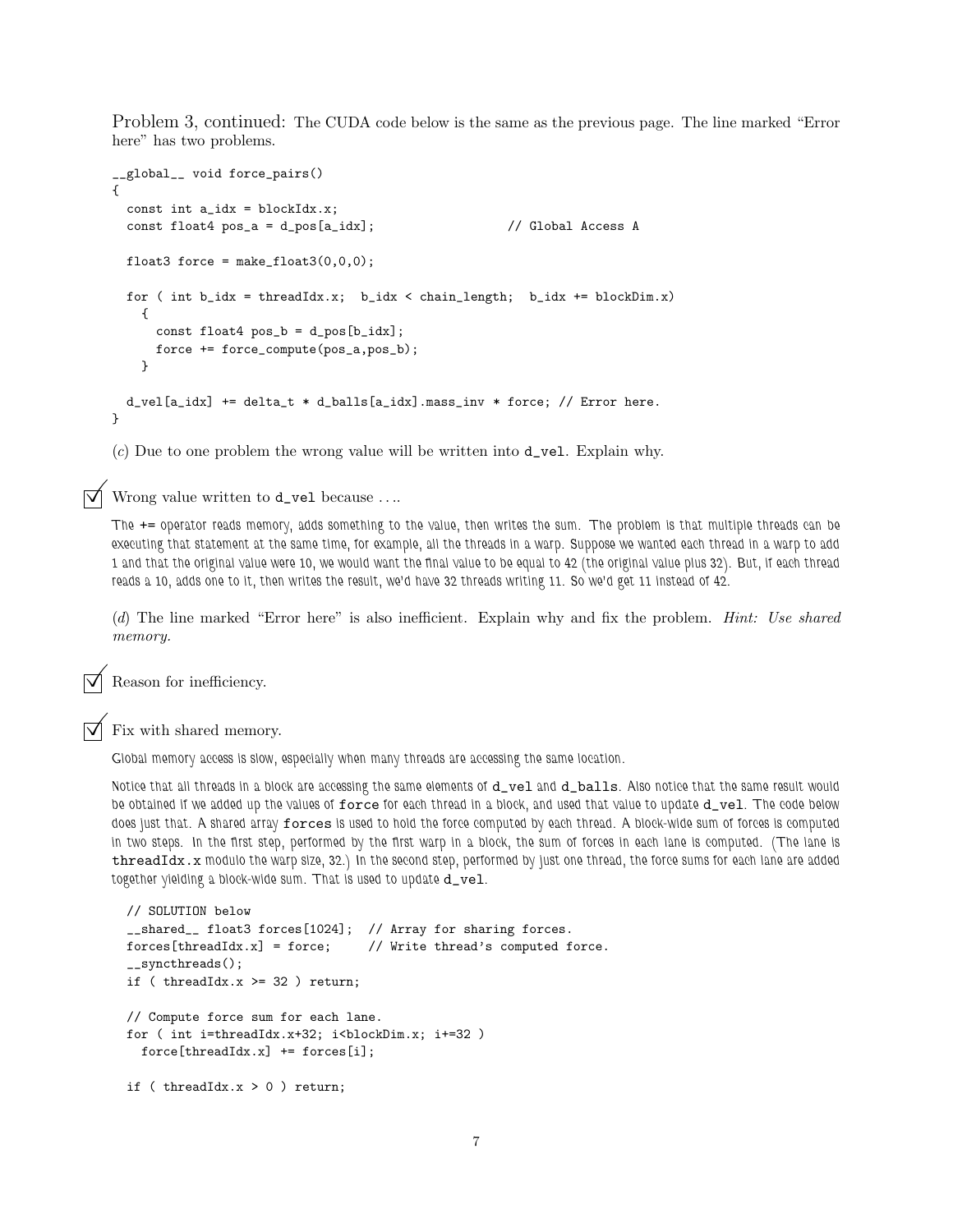// Compute force sum for entire block. for ( int i=0;  $i$ <32;  $i$ ++ ) forces[0] += forces[i];

 $d_{vel}[a\_idx]$  +=  $delta_t * d\_balls[a\_idx]$ . mass\_inv \* forces $[0]$ ;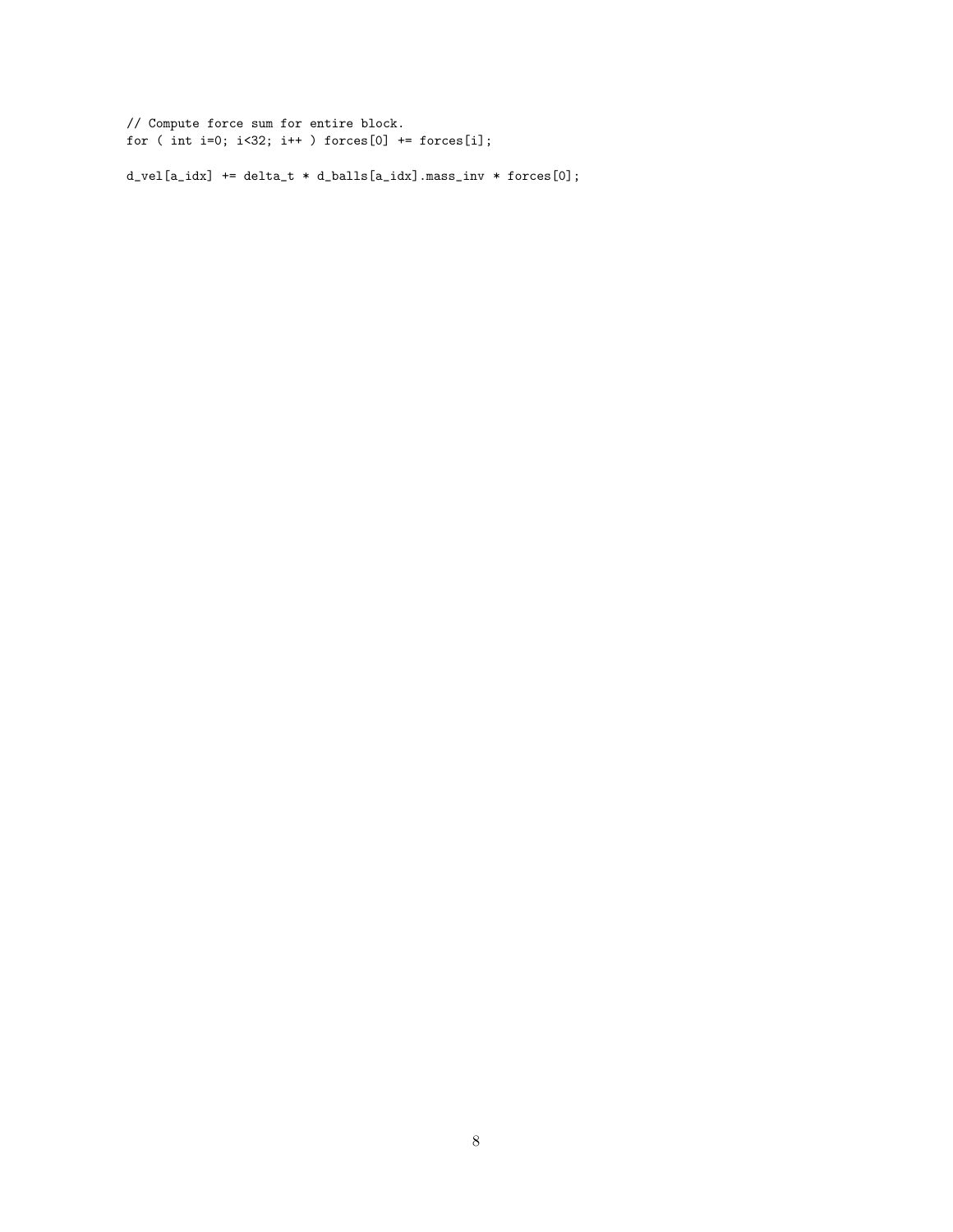Problem 4: Answer each question below.

(*a*) [5 pts] A CUDA application launches a kernel with a grid size of 20 blocks. Describe a situation in which that is inefficient and explain why.



The number of multiprocessors does not evenly divide 20. For example, if the number of multiprocessors were 3, 6, 7, 9, 11 to 19, and 21 or higher. Twenty blocks can be efficient when the number of multiprocessors is 1, 2, 4, 5, 10, or 20.

#### $\triangledown$  Because:

Because the work cannot be divided evenly and so some multiprocessors would finish early. If our goal were minimum computation time we'd want all the multiprocessors to be working until the computation finished.

(*b*) [5 pts] A CUDA application launches a kernel with a block size of 19 threads. Why is that inefficient?

 $\triangledown$  Nineteen threads is inefficient because:

Lots of reasons. First, there are not enough threads to use the common functional units on Kepler GPUs. (For example, the 192 single-precision FP units.) Even if there were just 19 functional units of the type needed by the code, additional threads are needed to hide latency. The general rule given in class was 256 threads per multiprocessor.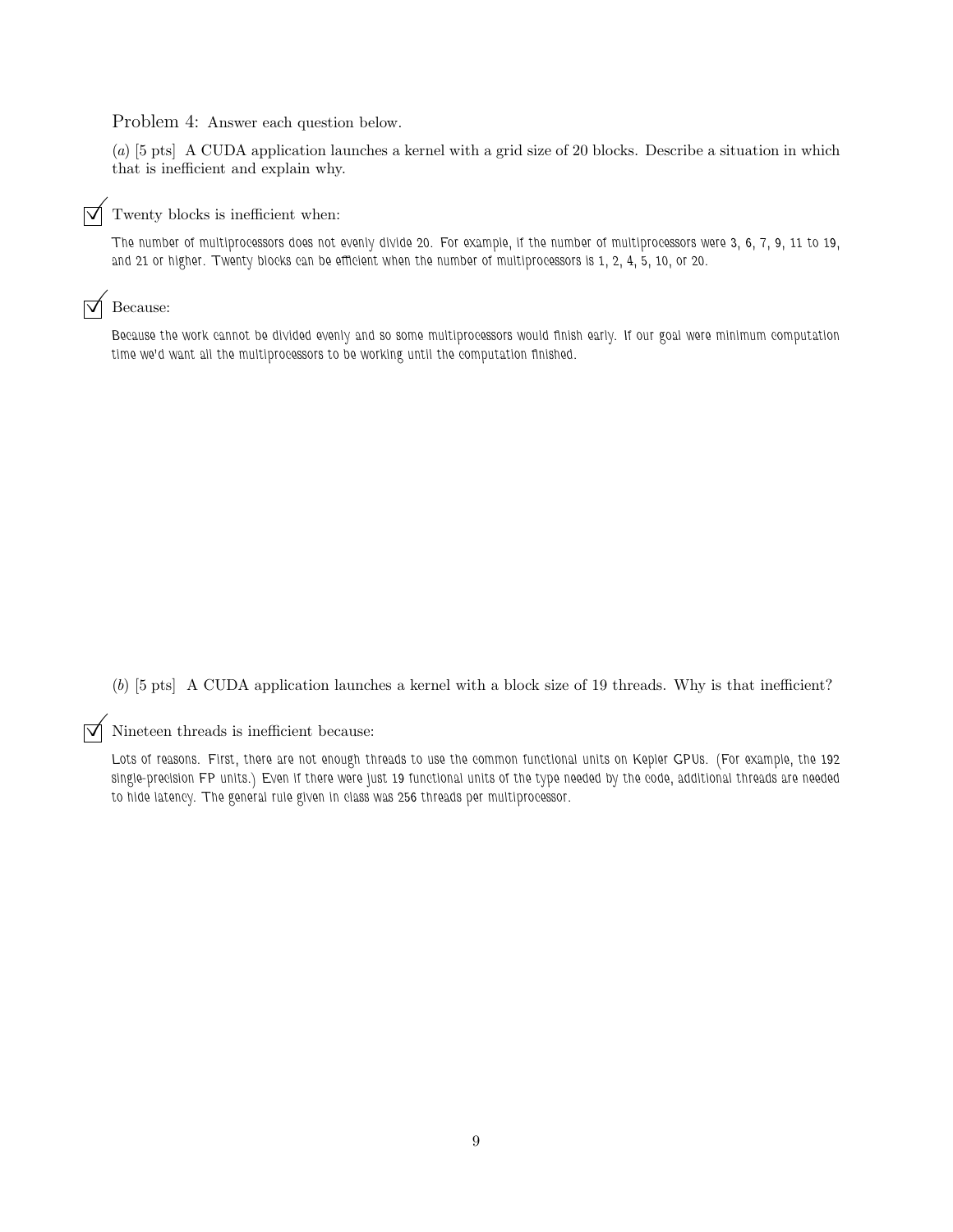#### Problem 4, continued:

(*c*) [5 pts] The loop body in the CUDA code below does one of five kinds of operations. Which is the biggest concern for the code below, grid size, block size, or warp size?

```
const int tid = threadIdx.x + blockIdx.x * blockDim.x;
for ( int i = tid; i<size; i \leftarrow num\_threads ) {
 int k = kind[i];
 float4 d = data[i];
 switch ( k ) {
    case 0: operation_x(i,d); break;
    case 1: operation_y(i,d); break;
    case 2: operation_z(i,d); break;
    case 3: operation_a(i,d); break;
    case 4: operation_b(i,d); break;
 }
}
```
Biggest concern for code is grid, block, or  $\sqrt{\text{warp}}$ . (Circle one.)

## Explain:

The warp size is the biggest concern because one instruction is fetched for all threads in a warp, though only the threads that need the instruction will execute it. If k had the same value for all threads in a warp, there would be no problem, every thread would need whatever instruction was fetched. But if some threads in a warp retrieved a value of 0 for k and others a value of 1, then execution might first follow the path down case 0, with the threads getting k=1 not executing those instructions. Later the path down case 1 would be followed with the k=0 threads ignoring instructions. With five cases, execution time could be five times longer. The smaller the warp size the smaller this problem. For example, if the warp size were just two then at worst execution time would be twice as long. And perhaps it would be easier to cluster kind values so that they would be the same for the two members of these hypothetical 2-thread warps.

(*d*) [5 pts] For many classroom CUDA examples a structure is used to hold application related variables, such as the one below. For the GPU, this had been declared in the \_\_constant\_\_ address space, but it could have been declared in the global (device) address space (shown commented out below). What's the disadvantage of the global space for this?

```
struct App {
  int num_threads, array_size;
 Vector *v_in;
 Vector *d_v_in;
};
App app; // In host address space.
__constant__ App d_app; // In device constant address space.
// __device__ App d_app; // In device global address space.
```
#### Disadvantage of global address space for the App structure?

The global address space is much slower than the constant address space. (The constant address space is much smaller than the global address space and it can't be written by the GPU, but that's not an issue for the App structure.)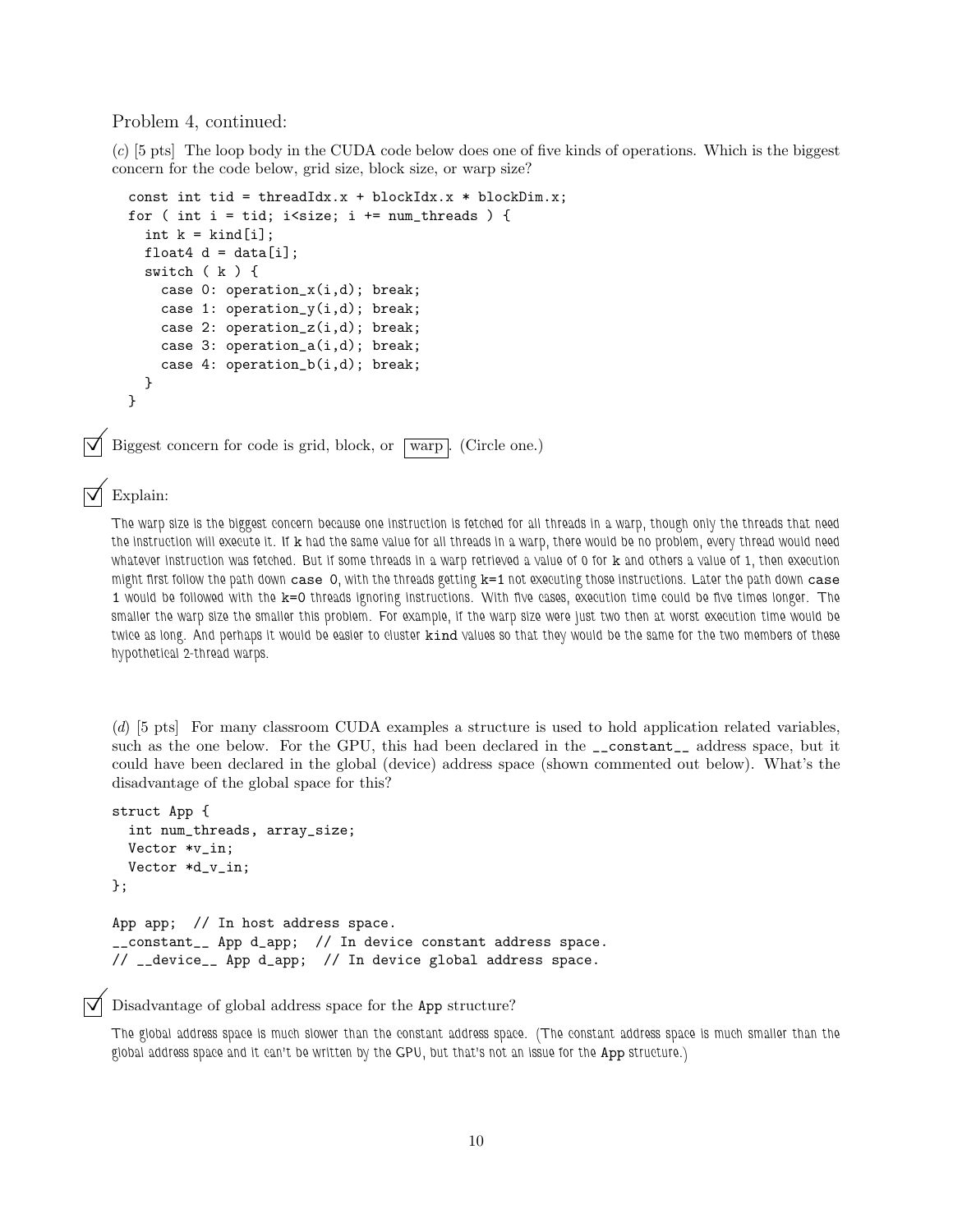Problem 5: Answer each question below.

(*a*) [5 pts] The vertex shader below uses the deprecated output gl\_FrontColor to hold a lighted color. Those setting the OpenGL standard would prefer that you define your own vertex shader output to hold the lighted color. On the other hand, gl\_Position is not deprecated and it must be written (if not by the vertex shader, then by the geometry shader). Why?

```
void vs_main() {
  gl_Position = gl_ModelViewProjectionMatrix * gl_Vertex;
  vec4 vertex_e = gl_ModelViewMatrix * gl_Vertex;
  vec3 normal_e = normalize(gl_NormalMatrix * gl_Normal);
  gl_FrontColor = generic_lighting(vertex_e,gl_Color,normal_e);
}
```
 $\triangledown$  Cannot substitute gl\_Position with a user-defined output because:

The value of  $g1_P$ osition is needed by the fixed functionality for clipping and rasterizing. In contrast the fixed functionality never uses the lighted color (except for the deprecated compatibility profile) so there is no need for OpenGL to define a name for it.

(*b*) [5 pts] It's possible to define user-defined outputs for the vertex and geometry shaders, but not for the fragment or compute shaders.

## $\triangledown$  Why can't there be user-defined fragment shader outputs?

A user-defined output of one stage can only be recognized if it's a user-defined input of a subsequent stage. (For example, if you define a vertex shader output named yadayada, you need to define a geometry shader input named yadayada to use the result.) The fragment shader is the last programmable stage, so there's nothing left to recognize a user-defined output.

Why can't there be user-defined compute shader outputs?

The vertex, geometry, and fragment shaders are part of the rendering pipeline. The term *pipeline* indicates that data flows through these shaders in order, with the output of one stage being sent to the input of another (with possible re-grouping or rasterizing). The compute shader is not part of the rendering pipeline, so it does not have or need inputs and outputs.